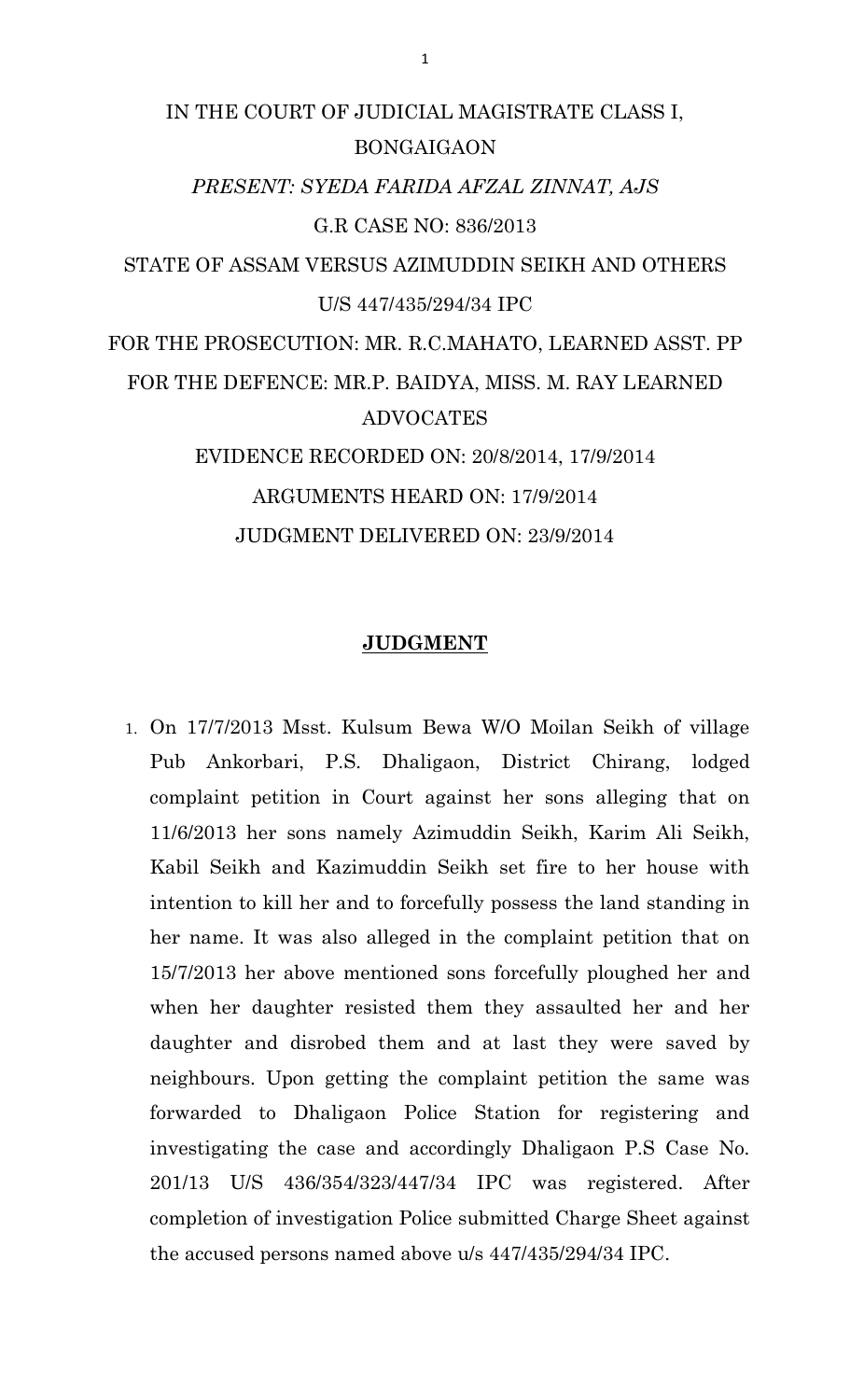- 2. After receiving the charge sheet learned C.J.M, Bongaigaon took cognizance and transferred the case to my file for disposal.
- 3. Summonses were issued and upon appearance the accused persons were furnished with the copies of the relevant documents of the case in accordance with section 207 Cr.P.C. Upon perusal of the Case Record a prima facie case U/Ss 447/435/294/34 I.P.C was found to be well established against the accused persons above named. Accordingly the particulars of the offences U/Ss 447/435/294/34 I.P.C were explained to the accused persons to which they pleaded not guilty and claimed to be tried.
- 4. During the course of trial as many as four witnesses were examined by the prosecution. The accused Azimuddin Seikh was examined under section 313 Cr.P.C. He pleaded not guilty and declined to adduce any evidence. The examination of the other accused persons U/S 313 Cr.P.C was dispensed with as there is no incriminating material against them.
- 5. In order to determine whether the accused persons are liable as charged I framed the following point for determination:
	- 1.Whether the accused persons on 11/6/2013 at about 8 am at village Pub Ankorbari under Dhaligaon P.S., in furtherance of their common interest, committed mischief by fire intending thereby to or knowing it to be likely that they will thereby cause damage to the house of the informant to the amount of Rs. 100/- or upwards and thereby committed an offence punishable U/S 435 IPC?
	- 2.Whether the accused persons in furtherance of their common interest on 15/7/2013 at about 9 am at village Pub Ankorbari under Dhaligaon P.S, committed criminal trespass by entering into and ploughing the land of the informant and thereby committed an offence punishable under section 447 IPC?
	- 3.Whether the accused person on 15/7/2013 at about 9 am at village Pub Ankorbari under Dhaligaon P.S, in furtherance of their common intention, did any obscene act in any public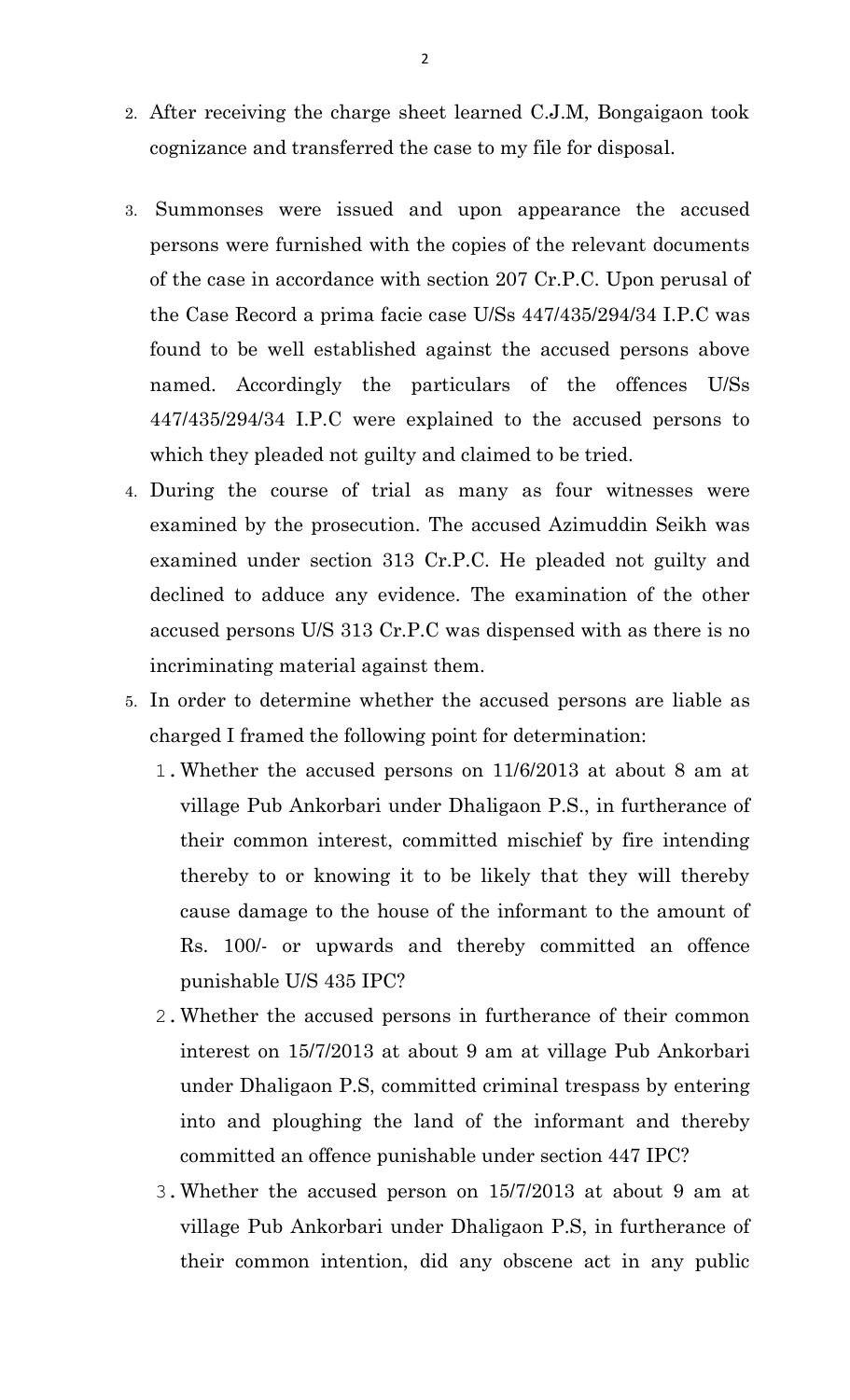place or uttered any obscene songs, ballad or words in or near any public place to the annoyance of others and thereby committed an offence punishable under section 294 IPC?

### **Discussion on Evidence, Decision and Reasons thereof:**

- 6. PW1 Kulsum Bewa stated in her evidence that Azimuddin chased her away from her house and set fire to her house. According to her the occurrence took place only a month and half ago. She also stated that no one occupied her land.
- 7. During her cross examination PW1 stated that she has filed this case to get back her land
- 8. PW2 Maleka Begum stated that the occurrence took place on 11/6/2013 at about 9 am. That, she was in the field serving tea to her husband when her mother went to the field and began crying and upon enquiring her she told that Azimuddin set fire to her house and chased her away. That, at this she went to her mother's house and Azimuddin assaulted her and after that the accused persons evicted her and her mother from their land.
- 9. During cross examination PW2 stated that her mother is living with her since last one year and before that she lived with her son Azimuddin. She admitted that this case has been instituted to get share of land. She also admitted that the other brothers do not stay with Azimuddin. PW2 also admitted that they did not lodge ejahar at police station for setting the house on fire. PW2 admitted that she has filed three other cases against the accused persons other than this case. She also stated that she took treatment from doctor because of the assault but she has not submitted any documents with the complaint.
- 10. PW3 Md. Hasen Ali stated that PW2 Maleka Begum is the wife of his nephew. According to him the occurrence took place a year ago. That, his house is situated at a distance of half kilometre from the house of accused Azimuddin. That, he was tethering his cow in his backyard at about 8 am on the day of the occurrence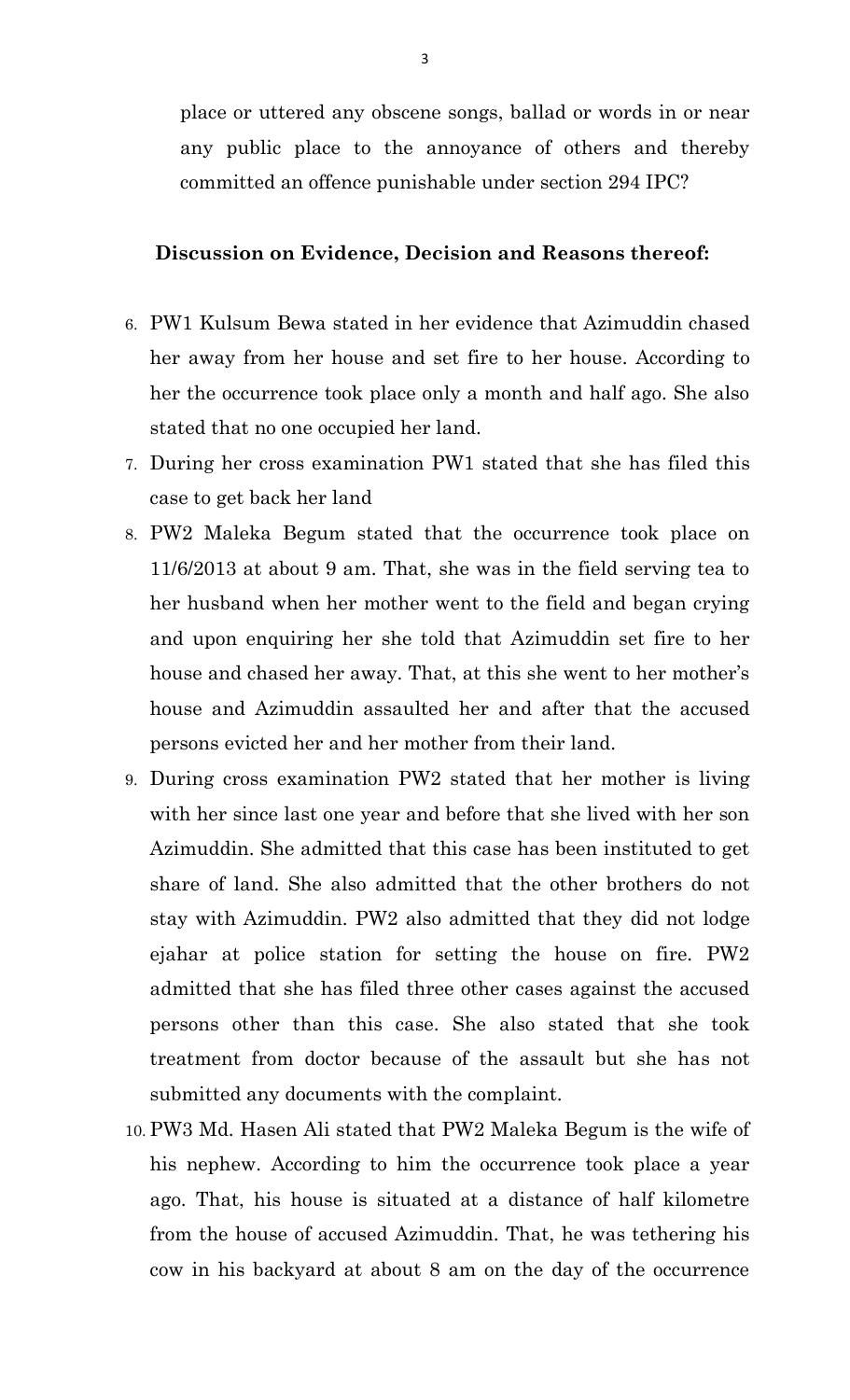when he heard commotion in the house of Azimuddin. That, he did not go to Azimuddin's house but he heard that Azimuddin had set fire to his boundary fencing.

- 11. During cross examination PW3 stated that he does not know if Azimuddin had quarrelled with his mother and that the other accused persons do not stay with Azimuddin.
- 12. PW4 Sohrab Ali is the husband of PW2 Maleka Begum and the brother-in-law of the accused persons. He stated that the occurrence took place about a year ago at about 8 am. Later on he stated that he was nearby and he saw Azimuddin burn the bamboo fencing of his boundary.
- 13. During cross examination PW4 admitted that there is dispute regarding land between the accused persons and his wife and mother-in-law.
- 14. A careful appreciation of the evidence on record shows that there is nothing on record which suggests that the accused persons trespassed into the land of the informant and ploughed on her land. Thus, the accused persons cannot be held liable u/s 447 IPC.
- 15. The PWs did not state anything from which it could be gathered that the accused persons abused the PW1 and PW2 with obscene words. Hence it is found that the accused persons are not guilty of the offence u/s 294 IPC.
- 16. It is seen from the evidence on record that the other accused persons do not live with accused Azimuddin. It could be gathered from the evidence of PW1 and PW2 that PW1 i.e. the complainant used to stay with accused Azimuddin and from past one year she is staying with PW2 i.e. her daughter. Although PW1 and PW2 stated that Azimuddin set fire to the house of the complainant but PW2 also admitted that they did not approach police when the house was set on fire. Further PW3 and PW4 stated that Azimuddin set fire to the boundary fencing. Therefore, from the evidence on record it could be gathered that the accused persons did not set fire to the house of the complainant and as such they cannot be held guilty u/s 435 IPC.